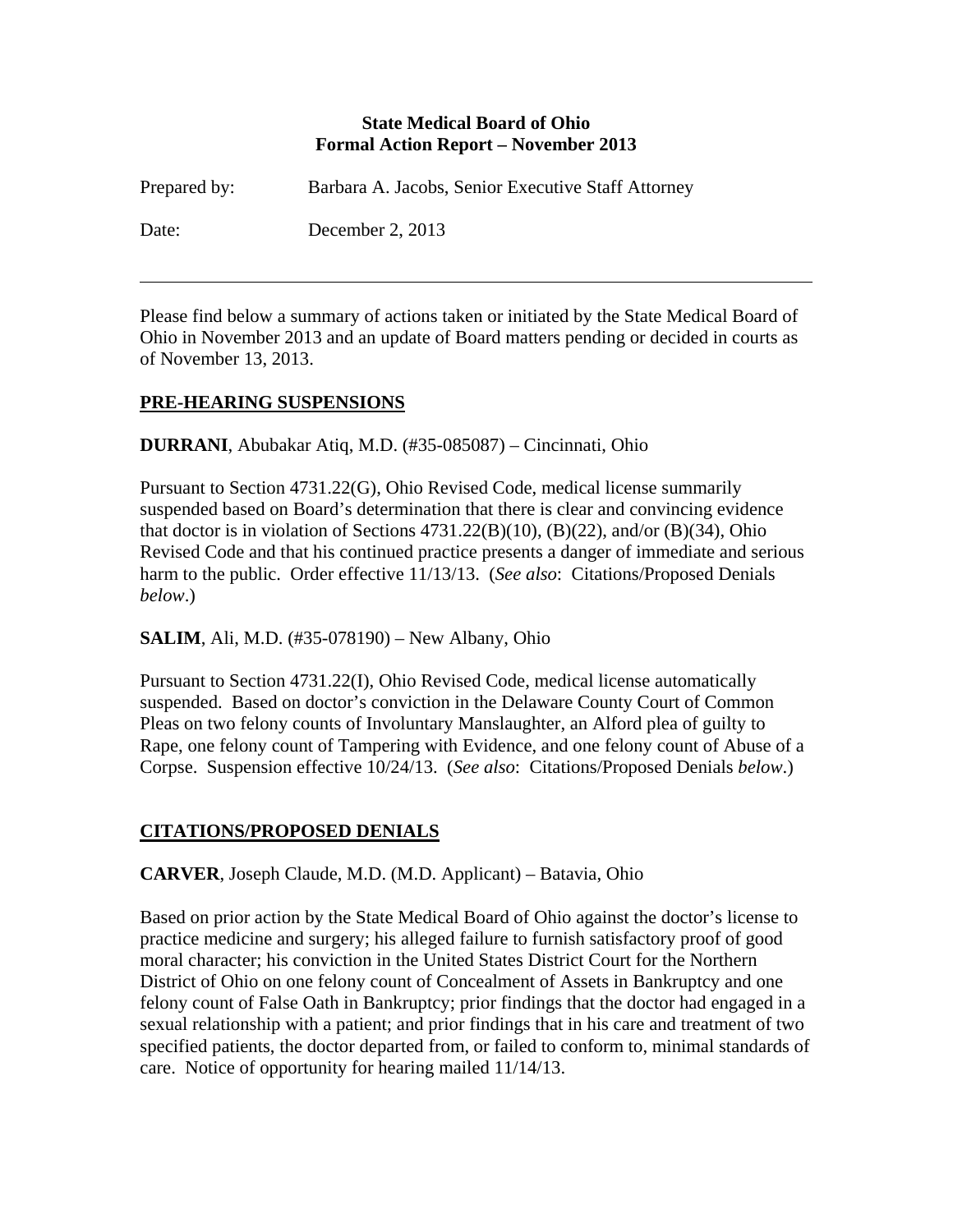## **DURRANI**, Abubakar Atiq, M.D. (#35-085087) – Cincinnati, Ohio

Based on allegations that the doctor pre-signed blank prescriptions to facilitate his employees, who were not legally authorized to prescribe, to issue prescriptions for dangerous drugs and controlled substances while the doctor was outside of the United States, which if proven constitutes the commission of an act that constitutes a felony in this state; his alleged failure to cooperate in an investigation conducted by the Board; and prior action against his license to practice medicine and surgery by the Kentucky Board of Medical Licensure, which issued an Emergency Order of Suspension, which was itself based on the doctor having been indicted in the United States District Court, Southern District of Ohio, on multiple felony counts, including his alleged distribution of oxycodone outside the scope of professional practice. Notice of opportunity for hearing mailed 11/14/13.

### **GARIN-VARGAS**, Pura, M.D. (#35-032040) – Willard, Ohio

Based on allegations that in his care and treatment of twenty specified patients, the doctor failed to maintain minimal standards applicable to the selection or administration of drugs, or failed to employ acceptable scientific methods in the selection of drugs or other modalities for treatment of disease; departed from or failed to conform to minimal standards of care; and his alleged violation of the Board's rules governing the treatment of intractable pain. Notice of opportunity for hearing mailed 11/14/13.

#### **GHARABAWY**, Ramez Reda, M.D. (#35-093487) – Westlake, Ohio

Based on allegations that while providing anesthesia medical care to a patient prior to surgery, the doctor engaged in inappropriate sexual contact with the patient and made inappropriate sexual statements to the patient, which if proven constitutes the commission of an act that constitutes a felony in this state and a violation of the Board's rules governing sexual misconduct. Notice of opportunity for hearing mailed 11/14/13.

#### **HUGHES**, David Michael, D.O. (#34-005786) – Defiance, Ohio

Based on allegations that in his care and treatment of five specified patients, the doctor failed to maintain minimal standards applicable to the selection or administrative of drugs; departed from or failed to conform to minimal standards of care; failed to keep medical records relating to his treatment and prescribing; and utilized controlled substances in his treatment of family members in violation of Medical Board rules. Notice of opportunity for hearing mailed 11/14/13.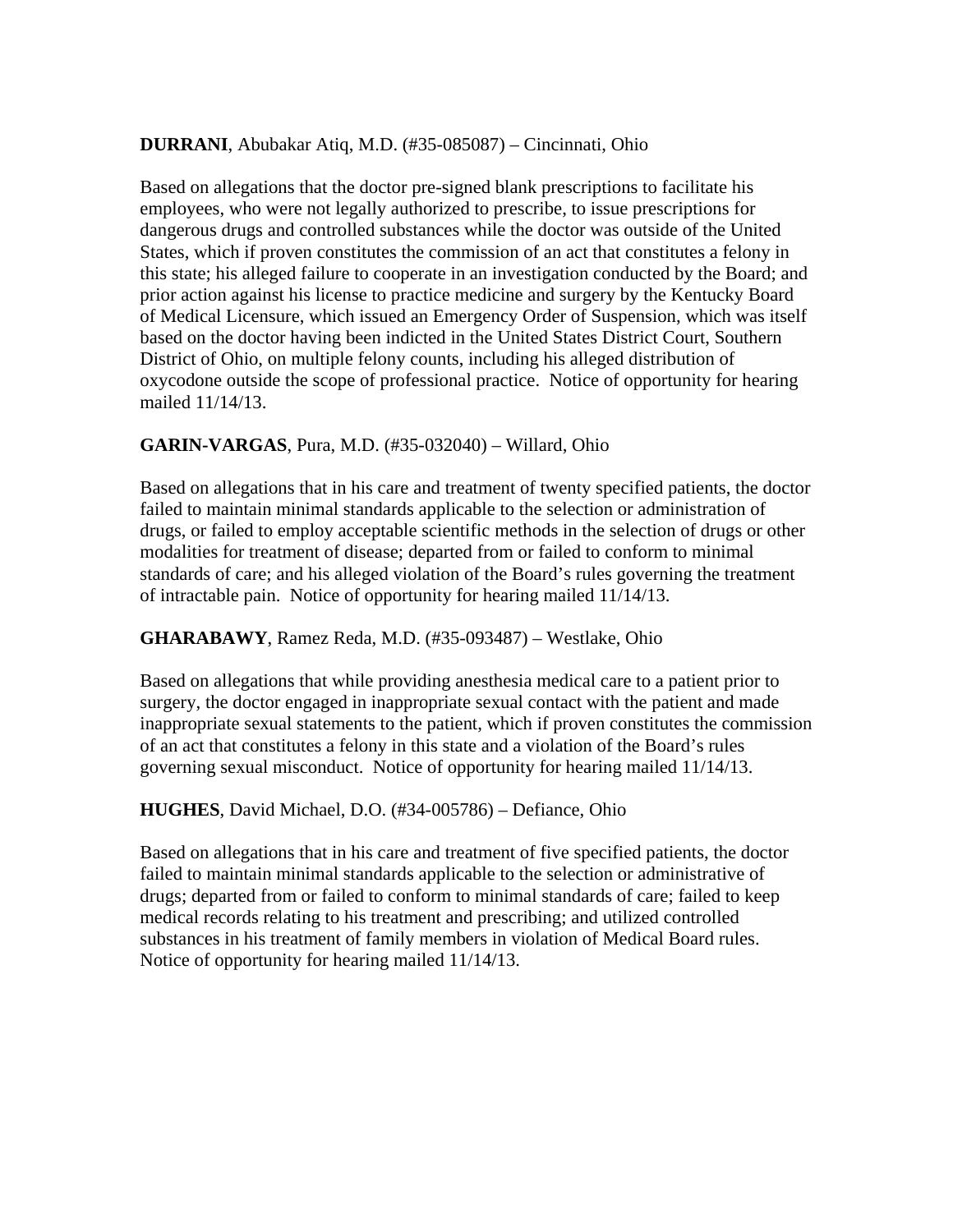## **MENON**, Aiyappan, M.D. (#35-061918) – Solon, Ohio

Based on the doctor's alleged violation of the limitations placed on his license pursuant to 8/12/09 consent agreement due to his failure to timely call in to a Board-approved drug testing facility, failure to submit a urine drug screen on the date selected, and failure to attended required drug and alcohol rehabilitation meetings as directed by the Board. Notice of opportunity for hearing mailed 11/14/13.

## **SALIM**, Ali, M.D. (#35-078190) – New Albany, Ohio

Based on doctor's conviction in the Delaware County Court of Common Pleas on two felony counts of Involuntary Manslaughter, an Alford plea of guilty to Rape, one felony count of Tampering with Evidence, and one felony count of Abuse of a Corpse. Notice of opportunity for hearing mailed 11/14/13.

**SAOUD**, Allen George, D.O. (#34-003681) – Clarksburg, West Virginia

Based on the doctor's conviction in the United States District Court for the Northern District of West Virginia on five felony counts of Health Care Fraud, eight felony counts of Health Care Fraud, one felony count of Aggravated Identity Theft, one felony count of Concealment of Material Facts in Health Care Matter, one felony count of Corrupt Endeavor to Obstruct and Impede the Due Administration of Internal Revenue Laws, five felony counts of Bankruptcy Fraud, and one felony count of False Statement to a Federal Agent and prior action by the West Virginia Board of Osteopathic Medicine which suspended the doctor's license. Notice of opportunity for hearing mailed 11/14/13.

#### **SEVREY**, Martin Ryerson, Jr., D.O. (#34-002020) – Ava, Missouri

Based on the doctor's conviction in September 2012 in the Circuit Court of Douglas County, Missouri, on one felony count of domestic assault; his conviction in March 2013 in the Circuit Court of Douglas County, Missouri, on four misdemeanor counts of failure to keep or furnish records on controlled substances; and prior action by the Missouri State Board of Registration which placed the doctor's license on probation for a period not to exceed two years. Notice of opportunity for hearing mailed 11/14/13.

**SOMPUR VASANTHKUMAR**, Sushil Kumar, M.D. (M.D. Applicant) – Mysore, India

Based on the doctor's alleged false, fraudulent, deceptive or misleading statements in attempting to secure a certificate by failing to disclose on his application that he had been placed on probation during a residency training program and that he was not given credit for the academic year because he was not in good standing; affirmatively stating that he would be in an accredited training program in Ohio when in fact he had been informed by the program that a letter of intent had been revoked based on negative information not previously revealed by the doctor; and by falsely stating that he was participating in a residency program when in fact he had been notified that his contract would not be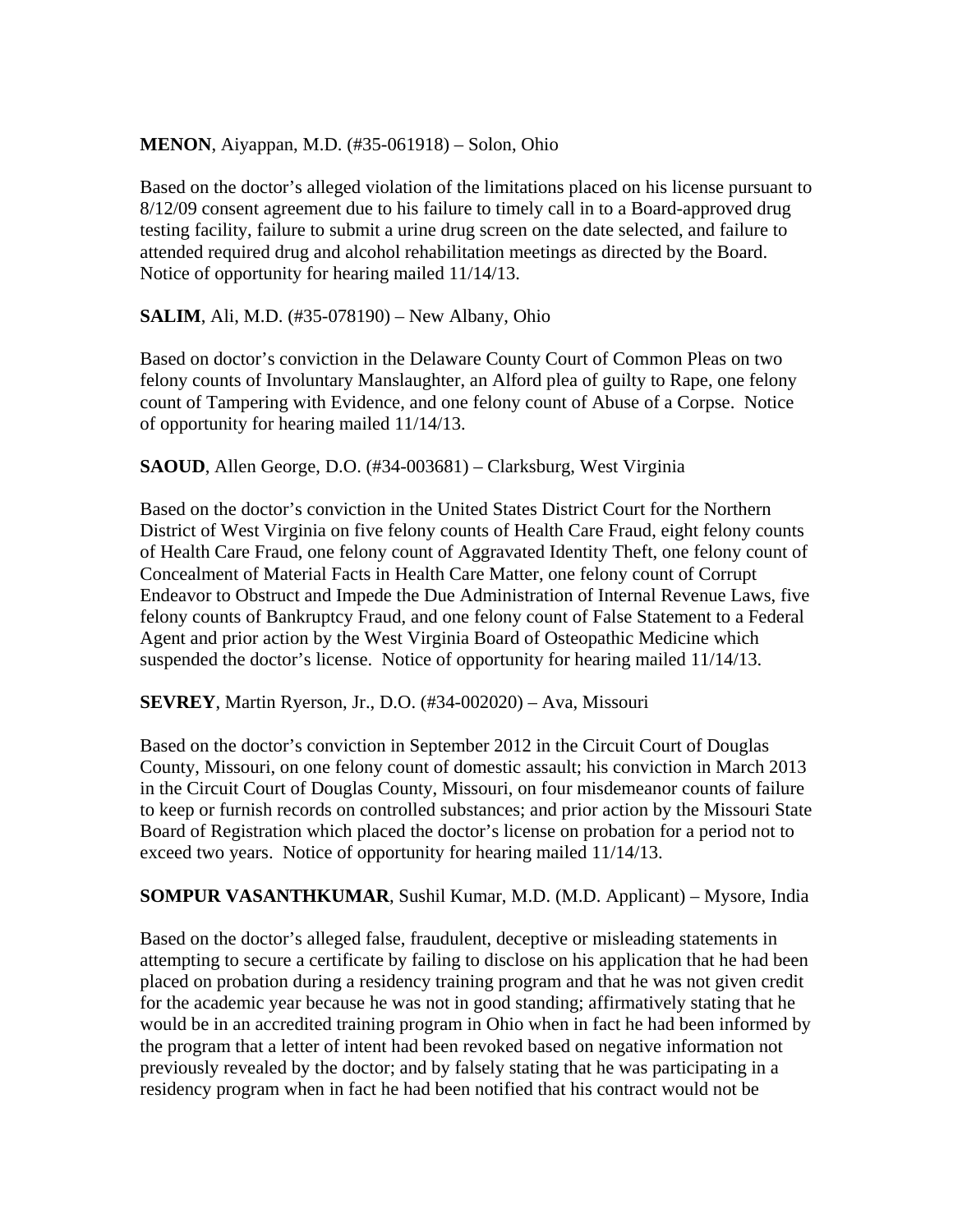renewed for the coming academic year. Notice of opportunity for hearing mailed 11/14/13.

**SUMMERS**, Christina Louise (M.T. Applicant) – Toledo, Ohio

Based on the applicant's conviction in the Lucas County Court of Common Pleas on one felony count of Attempted Trafficking in Cocaine and on the applicant's alleged false, fraudulent, deceptive or misleading statement in attempting to secure a certificate by failing to disclose that she had been convicted in the Toledo, Ohio, on one count of Negligent Assault. Notice of opportunity for hearing mailed 11/14/13.

# **FINAL ORDERS**

**DESAI**, Robert Krishna, M.D. (#35-056148) – Westborough, Massachusetts

Medical license revoked. Based on prior action by the Maine Board of Licensure in Medicine, which immediately suspended the doctor's license based on its finding that he appeared at work under the influence of alcohol and that his continued practice presented an immediate jeopardy to the health and safety of the public. (Journal Entry – No hearing requested.) Order effective 11/14/13.

**LEWIS**, Richard J., M.D. (#35-071324) – Bayside, New York

Medical license permanently revoked. Based on prior action by the New York State Board of Professional Medical Conduct, which issued a surrender order and upon the doctor's conviction in the Superior Court of the State of Arizona, Maricopa County, on eighteen counts of Aggravated Assault. (Journal Entry – No hearing requested.) Order effective 11/14/13.

**MASOOD**, Yousuf, M.D. (#35-077680) – St. Louis, Missouri

Medical license permanently revoked. Based on prior action by the New Jersey Board of Medical Examiners, which revoked the doctor's license based on his guilty plea to one count of conspiring to defraud a health care benefit program, namely Medicare and Medicaid, by billing the benefit programs for patient visits, which the doctor did not provide but were rather provided by non-licensed employees. Order effective 11/14/13.

**MILLER**, Jarrod Eugene, M.T. (#33-019376) – Barberton, Ohio

Massage therapy license permanently revoked. Based on massage therapist's conviction in the Stow Municipal Court on one misdemeanor count of Assault, the underlying conduct being the massage therapist's inappropriate touching of a female client during a therapeutic massage. Order effective 11/14/13.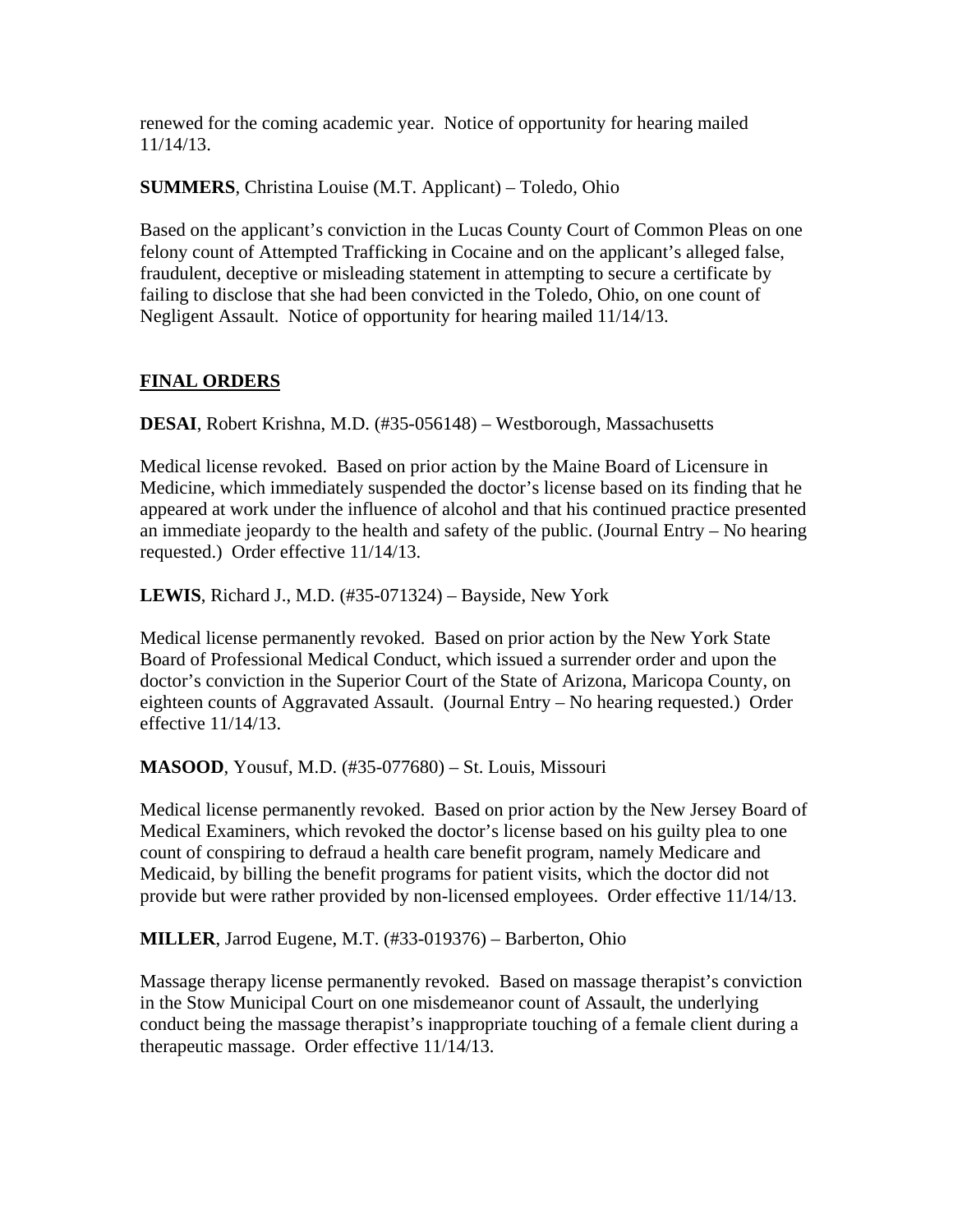**MUFFLEY**, Patrick Eugene, D.O. (#34-008355) – Lewis Center, Ohio

Medical license suspended for at least 60 days, with conditions for reinstatement established. Upon reinstatement of license, doctor shall be subject to probationary terms, conditions and limitations for at least two years. Based on doctor's violation of Board's rules governing prohibited sexual misconduct involving one specified patient, which constitutes a departure from, or failure to conform to, minimal standards of care. Order effective 11/21/13.

**NALLURI**, Anil Choudary, M.D. (#35-040657) – Canfield, Ohio

Medical license subject to probationary terms, conditions and limitations for at least two years. Based on doctor's conviction in the Franklin County Court of Common Pleas on one count of Workers' Compensation Fraud. Order effective 11/14/13.

**STARR**, Christopher Shane (M.T. Applicant) – Defiance, Ohio

Application for license to practice as a massage therapist denied. Based on the legal presumption that the applicant's failure to submit to a chemical dependency examination as ordered by the Board constitutes an admission that he is unable to practice according to acceptable and prevailing standards of care by reason of his habitual or excessive use or abuse of drugs, alcohol, or other substances that impair ability to practice. Order effective 11/14/13. (Journal Entry – No hearing requested.)

**UDE**, Chinelo Stella, M.D. (M.D. Applicant) – Minneapolis, Minnesota

Application for license to practice medicine and surgery in Ohio denied. Based on the legal presumption that doctor's failure to submit to a psychiatric examination as ordered by the Board constitutes an admission that she is unable to practice according to acceptable and prevailing standards of care by reason of mental illness and on prior action by the Minnesota Board of Medical Practice which immediately suspended the doctor's license until such time as she complies with an Order for Mental and Physical Examination and demonstrates that she may resume the competent practice of medicine with reasonable skill and safety to patients. Order effective 11/14/13. (Journal Entry – No hearing requested.)

**ZUCCO**, Anthony Donald, D.O. (#34-006525) – West Jefferson, Ohio

Medical license suspended for at least 180 days, with conditions for reinstatement established. Upon reinstatement of license, doctor shall be subject to probationary terms, conditions and limitations for at least two years. Based on doctor's conviction in the Fairfield County Juvenile Court, Lancaster, Ohio, on one misdemeanor count of Failure to Report Child Abuse or Neglect, the underlying basis being the doctor's failure to report to law enforcement or child services the rape of a minor who presented to his office with complaints stemming from sexual abuse. Order effective 11/21/13.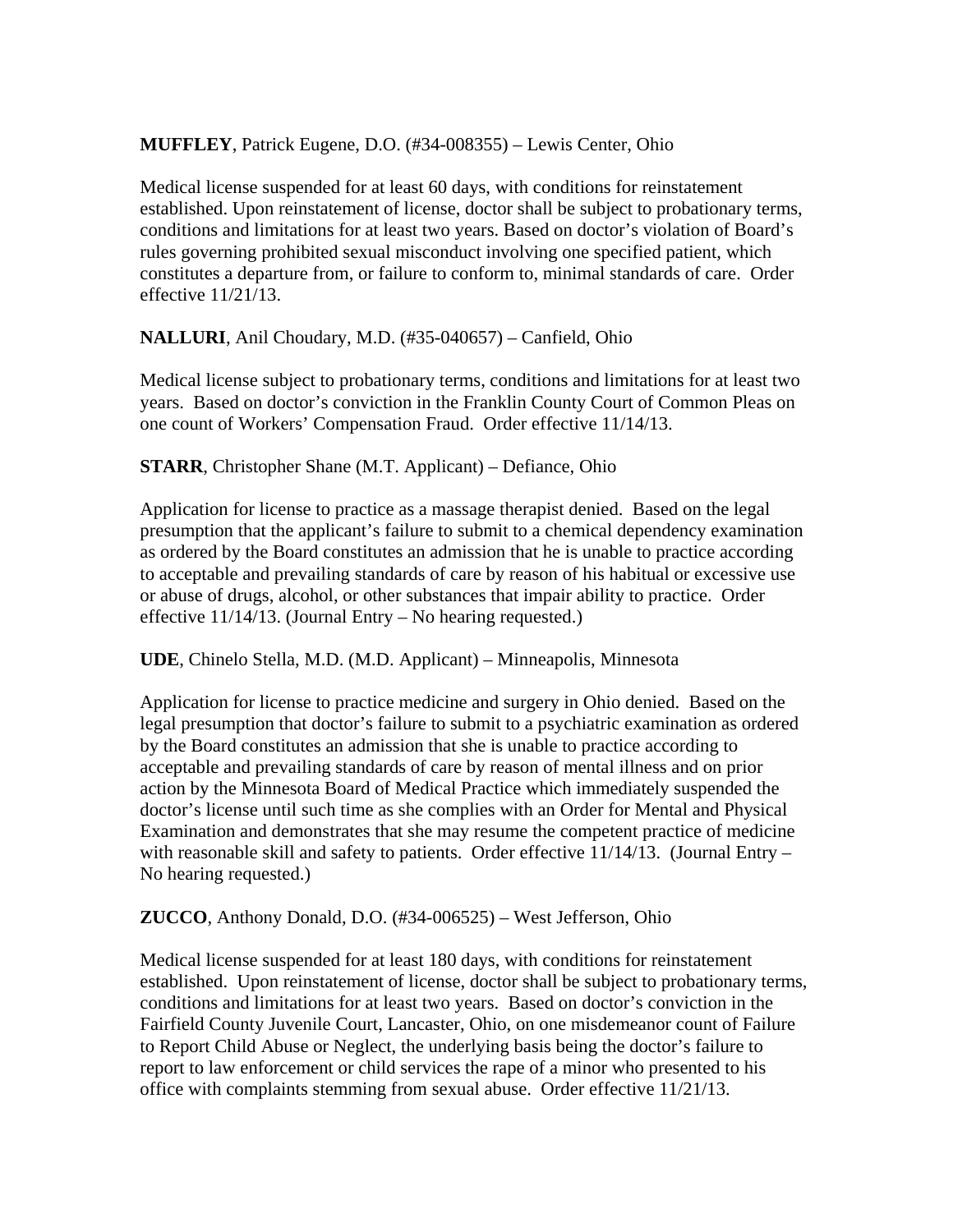# **CONSENT AGREEMENTS**

**BRAUCH**, Rebecca Ann, M.D. (M.D. Applicant) – Akron, Ohio

Application for license to practice medicine and surgery in Ohio granted, subject to probationary terms, conditions and limitations for at least two years. Based on doctor's admission that she has been diagnosed with bipolar disorder, which requires further monitoring and treatment. Agreement effective 11/13/13.

**KIRKWOOD**, David Charles, M.D. (#35-050689) – Arcanum, Ohio

Medical license reinstated, subject to probationary terms, conditions and limitations for at least three years. Based on doctor having completed all requirements for reinstatement of license pursuant to terms of 3/13/13 consent agreement. Agreement effective 11/13/13.

**KRAENZLER**, Erik John, M.D. (#35-056589) – Brecksville, Ohio

Medical license reinstated subject to probationary terms, conditions, and limitations based on doctor having been deemed capable of practicing according to acceptable and prevailing standards of care so long as treatment and monitoring requirements are in place. Agreement effective 11/13/13; Agreement to remain in effect for at least five years prior to any request for termination.

# **VOLUNTARY SURRENDERS/RETIREMENTS**

**BRACEY**, Jefferson Dale, D.O. (D.O. Applicant) – Canton, Ohio

Application for license to practice osteopathic medicine and surgery in Ohio withdrawn in lieu of further investigation of a possible violation of Section 4731.22(B)(26), Ohio Revised Code. Effective 11/13/13.

#### **PROBATIONARY REQUESTS AND MODIFICATIONS**

**ADAS**, Mohammad A., M.D. (#35-055276) – Perrysburg, Ohio

Doctor's request to reduce required personal appearances to every six months granted by vote of the Board on 11/13/13.

**ATANASOFF**, Nicholas Anthony, D.O. (#34-007837) – Struthers, Ohio

Doctor's request for approval of monitoring physician granted by vote of the Board on 11/13/13. Frequency and number of charts to be reviewed established.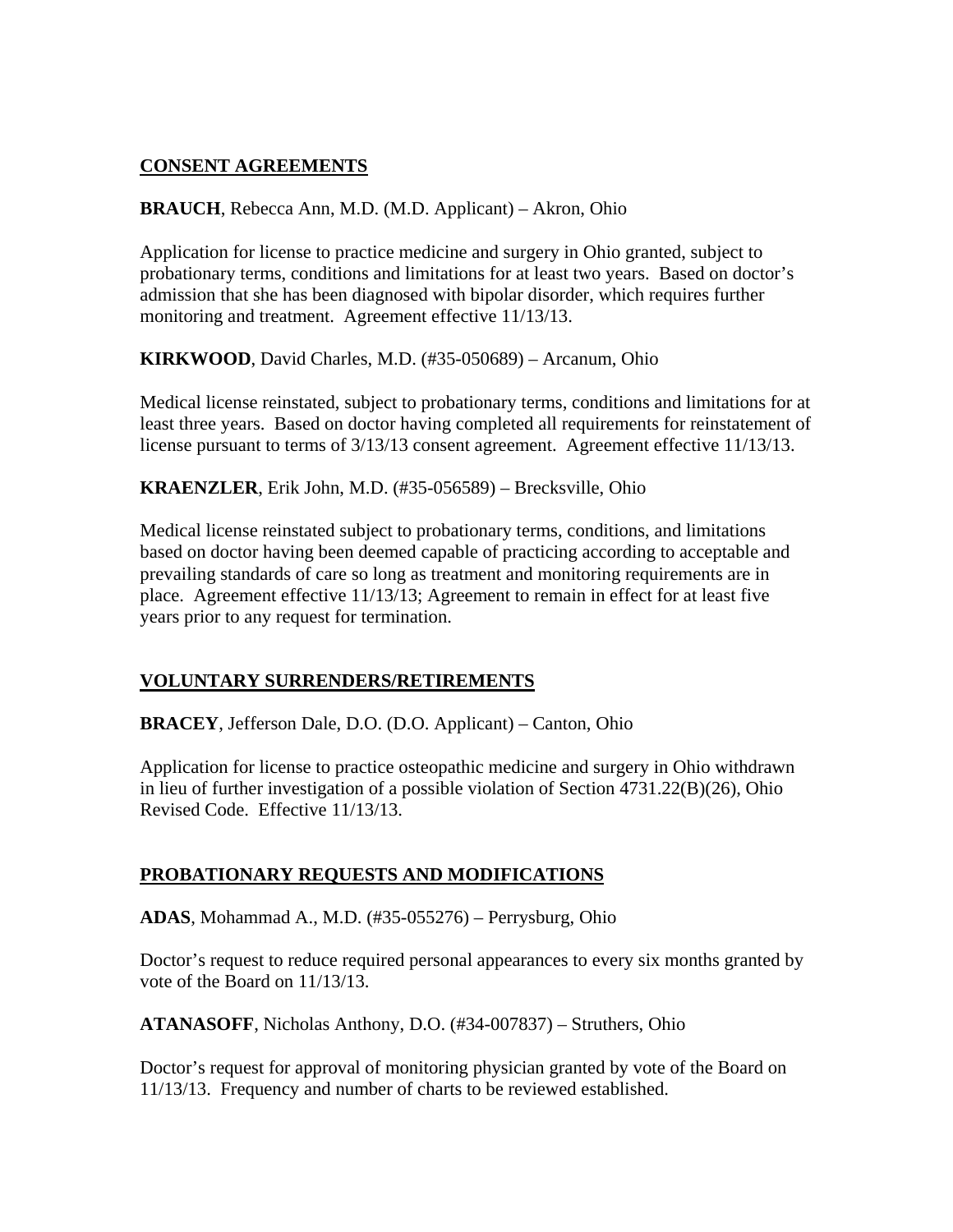**BANGERT**, Michael Theodore, M.D. (#57-018149) – Cleveland, Ohio

Doctor's request for approval of treating psychiatrist and mental health treatment provider granted by vote of the Board on 11/13/13.

**BROTT**, Edwin Thomas Strong, M.D. (#35-062695) – Cincinnati, Ohio

Doctor's request for approval of medical records keeping course granted by vote of the Board on 11/13/13.

**DUNCAN**, Paul E., M.D. (#35-073208) – Union, Ohio

Doctor's request to reduce required personal appearances to every six months and reduce required drug and alcohol rehabilitation meetings to two per week with a minimum of ten per month granted by vote of the Board on 11/13/13.

**DUNLAP**, Gary Allan, D.O. (#34-002045) – Dayton, Ohio

Doctor's request for approval of psychiatric treatment plan granted by vote of the Board on 11/13/13.

**EATON**, Lynne Antoinette, M.D. (#35-060149) – Delaware, Ohio

Doctor's request for approval of monitoring physician granted by vote of the Board on 11/13/13.

**JOHNSON**, Rebecca Erica, M.D. (#35-095365) – Westlake, Ohio

Doctor's request to reduce required drug and alcohol rehabilitation meetings to two per week with a minimum of ten per month, reduce required personal appearances to every six months, and discontinue chart review requirement granted by vote of the Board on 11/13/13.

**KANG**, Kavita A. J., D.O. (#34-010993) – Cincinnati, Ohio

Doctor's request for approval of monitoring physician granted by vote of the Board on 11/13/13. Frequency and number of charts to be reviewed established.

**MACE**, Adam Geoffrey, M.D. (#57-018732) – Cleveland, Ohio

Doctor's request to reduce psychotherapy sessions to every three months, discontinue drug log requirement, reduce required drug and alcohol rehabilitation meetings to two per week with a minimum of ten per month, and reduce required personal appearances to every six months granted by vote of the Board on 11/13/13.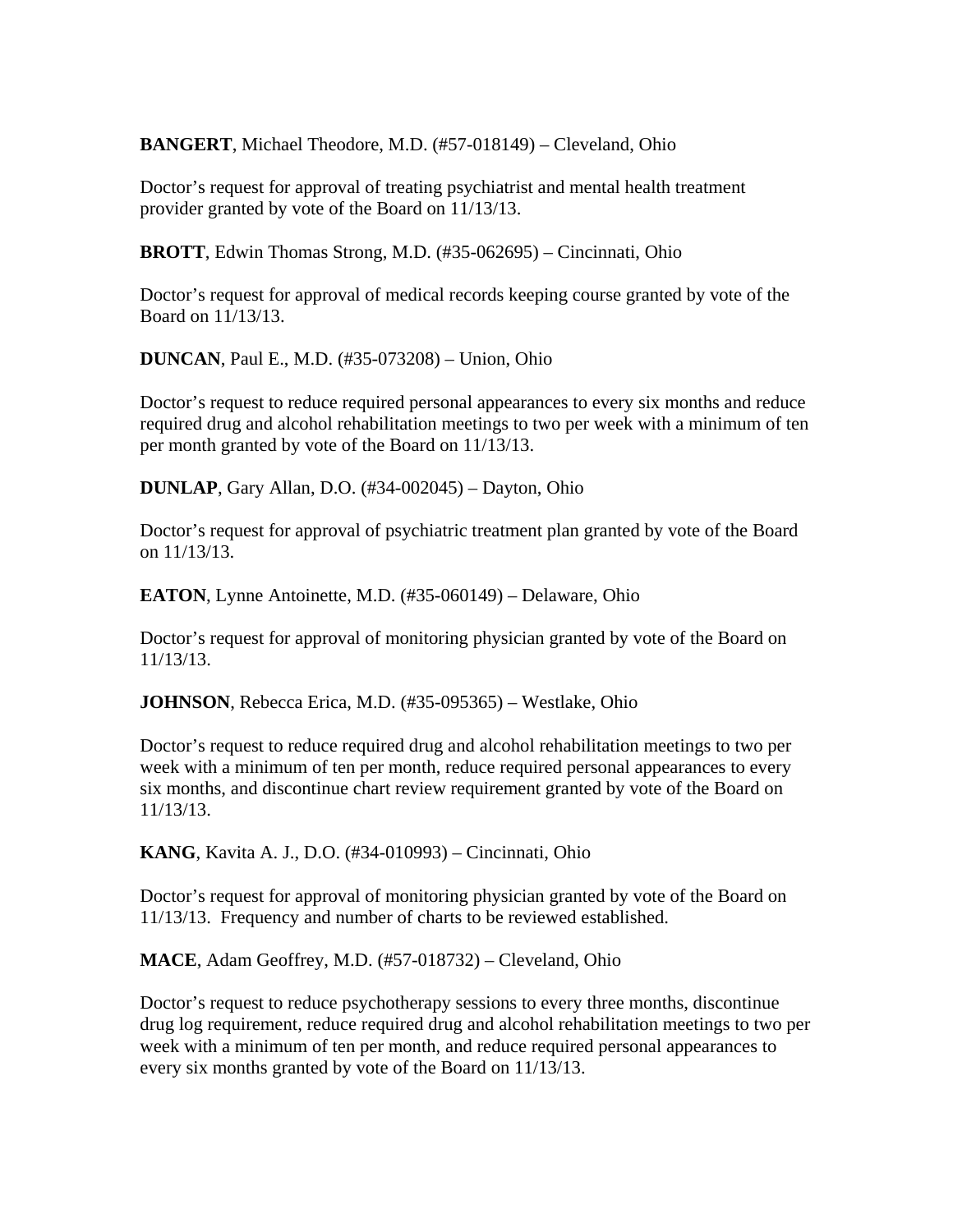**ROSE**, Bernard Joseph, M.D. (#35-052219) – Kettering, Ohio

Doctor's request for approval of treating psychiatrist granted by vote of the Board on 11/13/13.

**SOTO**, Jessica Marie, M.T. (#33-021205) – Ottawa, Ohio

Massage therapist's request for approval of ethics course granted by vote of the Board on 11/13/13.

**WEST**, Lisa Ann, D.O. (#58-004609) – Toledo, Ohio

Doctor's request for approval of mental health treatment provider and supervising mental health professional granted by vote of the Board on 11/13/13.

# **COURT ACTIONS**

**GRIFFITH**, Duane Lee, M.D. (#35-087588) – Tyler, Texas

Notice of appeal of Board's 8/14/13 revocation order filed by doctor with the Franklin County Court of Common Pleas on 10/31/13.

**SHAH**, Mahendrakumar Chiman, M.D. (#35-050056) – Middleport, Ohio

Notice of appeal of Board's 10/9/13 permanent revocation order filed by doctor with the Franklin County Court of Common Pleas on 10/28/13.

**SHAH**, Mahendrakumar Chiman, M.D. (#35-050056) – Middleport, Ohio

By Entry filed on 11/5/13, Franklin County Court of Common Pleas denied doctor's motion for stay of the Board's 10/9/13 permanent revocation order.

# **NON-DISCIPLINARY ORDERS**

**CARDAMONE**, Stephen Michael, D.O. (#34-004080) – Powell, Ohio

Application for restoration of license granted and license limited and restricted to the practice of administrative medicine until such time as he provides evidence that he has taken and passed the recertification examination for the American Board of Family Medicine. Based on doctor having not practiced clinical medicine in at least two years prior to application for restoration of license to practice medicine and surgery in Ohio. Order effective 11/21/13.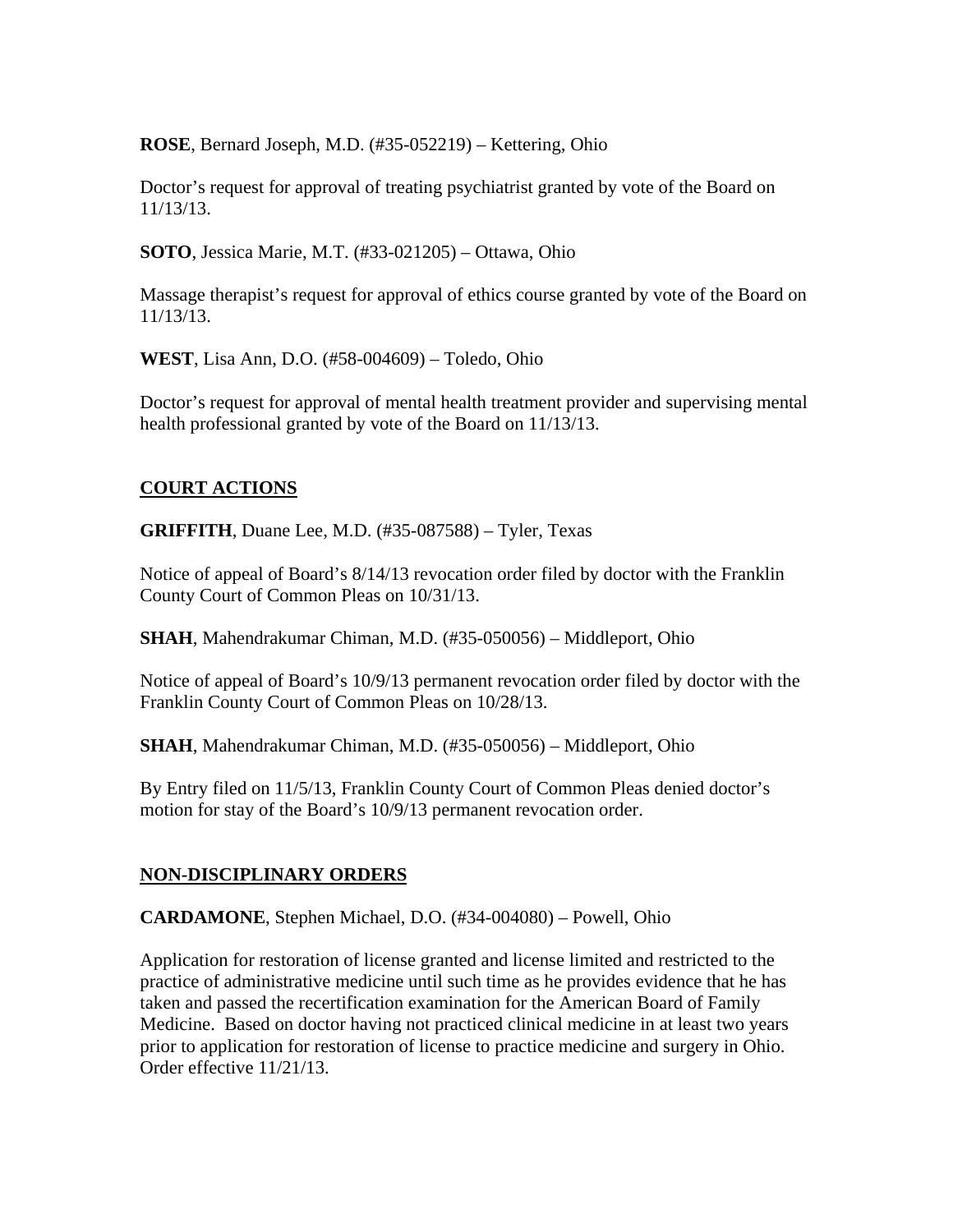**DENMAN**, Jessica L., M.T. (#33-013340) – Cortland, Ohio

Massage therapist's application for restoration of her license to practice massage therapy granted, pending passage of the Massage and Bodywork Licensing Examination. Based on massage therapist having not practiced in at least two years prior to application for restoration of license. Order effective 11/14/13. (Journal Entry – No hearing requested.)

**FINAN**, Walter Francis, M.D. (M.D. Applicant) – Royal Oaks, Michigan

Application for license to practice medicine and surgery in Ohio granted. Based on Board's findings that the doctor has meet the good cause waiver provisions of Rule 4731- 6-14(C)(3)(b), Ohio Administrative Code. Order effective 11/21/13.

**MILLUNCHICK**, Edward William, M.D. (M.D. Applicant) – Chicago, Illinois

Doctor's application for a license to practice medicine and surgery in Ohio granted and license permanently limited and restricted to the practice of administrative medicine. Based on doctor having not practiced clinical medicine in at least two years prior to application for restoration of license. Order effective 11/21/13.

**MORRIS-STIFF**, Gareth John, M.D. (M.D. Applicant) – Cardiff, Wales

Doctor's application for a license to practice medicine and surgery in Ohio granted. Based on Board's determination that the doctor's clinical training and experience is equivalent to twenty-four months of graduate medical education through the second year level. Order effective 11/14/13.

**SCHIMPF**, Darla Ann, M.T. (#33-008461) – Barberton, Ohio

Massage therapist's application for restoration of her license to practice massage therapy granted, pending passage of the Massage and Bodywork Licensing Examination. Based on massage therapist having not practiced in at least two years prior to application for restoration of license. Order effective 11/14/13. (Journal Entry – No hearing requested.)

Please note that revocation and suspension Orders are not always effective immediately. If you have questions about effective dates or conditions governing a doctor's practice before a Board Order takes effect, please contact the office.

Ohio law permits appeal of a Board Order to the Franklin County Court of Common Pleas. Due to this possibility and the potential for a stay that might delay the imposition of a Board action, you may wish to contact us periodically to verify a given practitioner's licensure status.